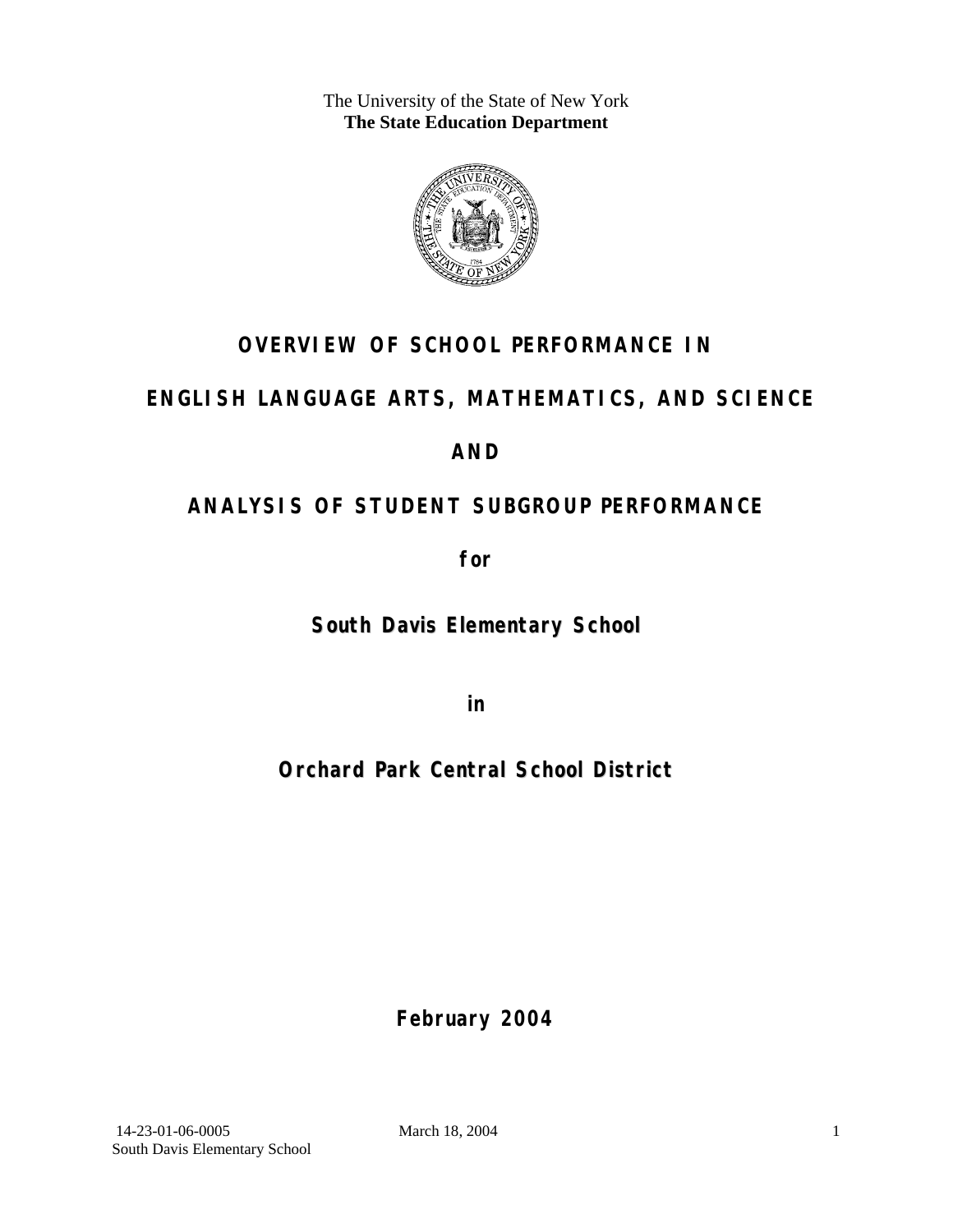#### **THE UNIVERSITY OF THE STATE OF NEW YORK**

#### **Regents of The University**

| Tonawanda             |
|-----------------------|
| <b>Hollis</b>         |
| Staten Island         |
| New Rochelle          |
| Peru                  |
| Huntington            |
| <b>North Syracuse</b> |
| New York              |
| <b>Belle Harbor</b>   |
| Buffalo               |
| Hartsdale             |
| Albany                |
| <b>Bronx</b>          |
| New York              |
| <b>Binghamton</b>     |
| Rochester             |

#### **President of The University and Commissioner of Education**

RICHARD P. MILLS

**Deputy Commissioner for Elementary, Middle, Secondary and Continuing Education**  JAMES A. KADAMUS

#### **Coordinator, School Operations and Management Services**

CHARLES SZUBERLA

#### **Coordinator, Information and Reporting Services**

MARTHA P. MUSSER

The State Education Department does not discriminate on the basis of age, color, religion, creed, disability, marital status, veteran status, national origin, race, gender, genetic predisposition or carrier status, or sexual orientation in its educational programs, services and activities. Portions of this publication can be made available in a variety of formats, including braille, large print or audio tape, upon request. Inquiries concerning this policy of nondiscrimination should be directed to the Department's Office for Diversity, Ethics, and Access, Room 530, Education Building, Albany, NY 12234. **Requests for additional copies of this publication may be made by contacting the Publications Sales Desk, Room 309, Education Building, Albany, NY 12234.** 

Please address all correspondence about this report that is not related to data corrections to:

*School Report Card Coordinator Information and Reporting Services Team New York State Education Department Room 863 EBA 89 Washington Avenue Albany, NY 12234*  E-mail: *RPTCARD@mail.nysed.gov*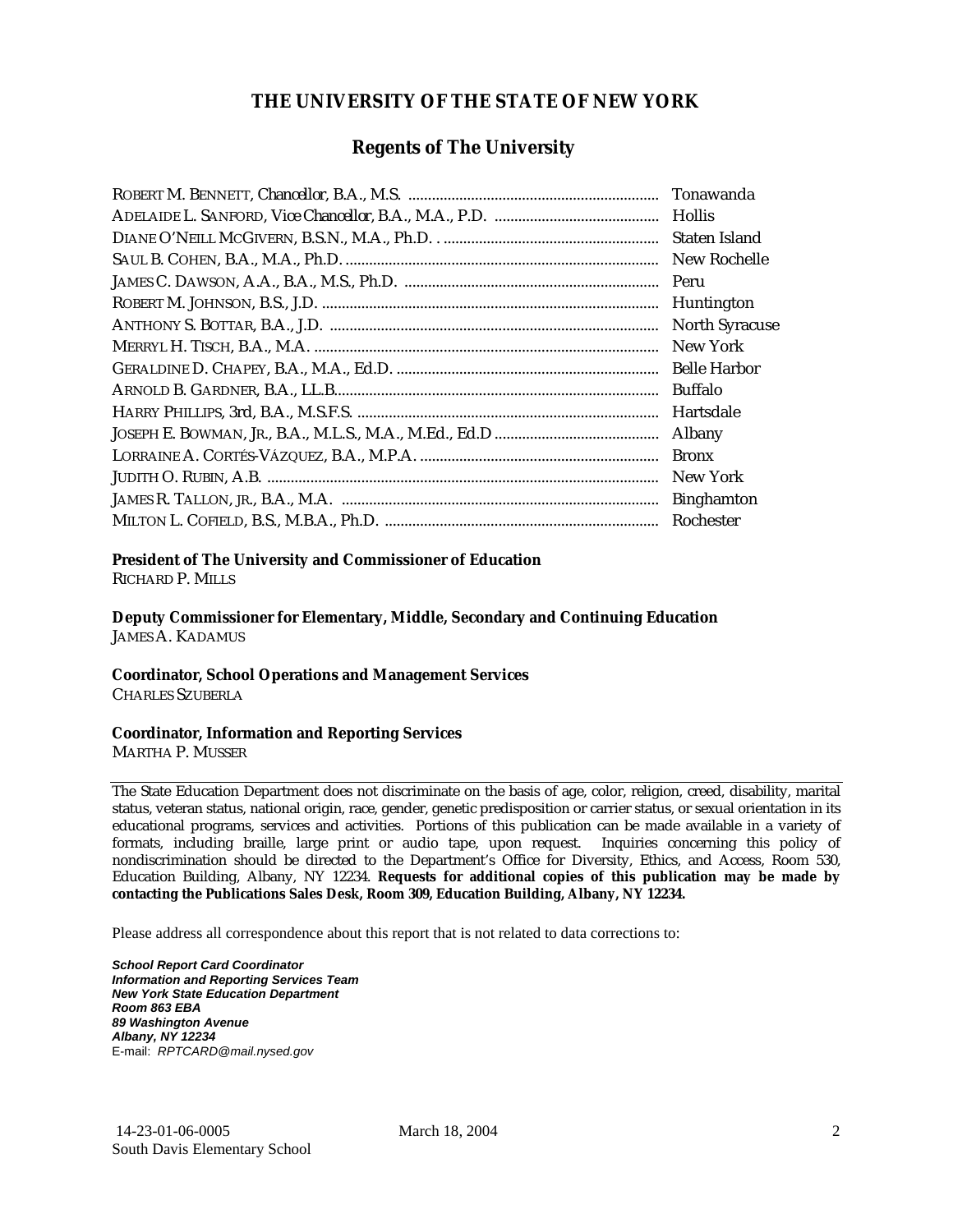The *New York State School Report Card* is an important part of the Board of Regents effort to raise learning standards for all students. It provides information to the public on student performance and other measures of school and district performance. Knowledge gained from the school report card on a school's strengths and weaknesses can be used to improve instruction and services to students.

The *New York State School Report Card* consists of three parts: the *Overview of School Performance in English Language Arts, Mathematics, and Science and Analysis of Student Subgroup Performance,* the *Comprehensive Information Report,* and the *School Accountability Report*. The *Overview and Analysis* presents performance data on measures required by the federal No Child Left Behind Act: English, mathematics, science, and graduation rate. Performance data on other State assessments can be found in the *Comprehensive Information Report*. The *School Accountability Report* provides information as to whether a school is making adequate progress toward enabling all students to achieve proficiency in English and mathematics.

State assessments are designed to help ensure that all students reach high learning standards. They show whether students are getting the foundation knowledge they need to succeed at the elementary, middle, and commencement levels and beyond. The State requires that students who are not making appropriate progress toward the standards receive academic intervention services.

In the *Overview*, performance on the elementary- and middle-level assessments in English language arts and mathematics and on the middle-level science test is reported in terms of mean scores and the percentage of students scoring at each of the four levels. These levels indicate performance on the standards from seriously deficient to advanced proficiency. Performance on the elementary-level science test is reported in terms of mean scores and the percentage of students making appropriate progress. Regents examination scores are reported in four score ranges. Scores of 65 to 100 are passing; scores of 55 to 64 earn credit toward a local diploma (with the approval of the local board of education). Though each elementary- and middle-level assessment is administered to students in a specific grade, secondary-level assessments are taken by students when they complete the coursework for the core curriculum. Therefore, the performance of students at the secondary level is measured for a student cohort rather than a group of students at a particular grade level. Students are grouped in cohorts according to the year in which they first entered grade 9.

The assessment data in the *Overview and Analysis* are for all tested students in the school, including general-education students and students with disabilities. In the *Overview*, each school's performance is compared with that of schools similar in grade level, district resources, and student needs as indicated by income and limited English proficiency (LEP) status. Each district's performance is compared with that of all public schools statewide. In the *Analysis*, performance is disaggregated by race/ethnicity, disability status, gender, LEP status, income level, and migrant status.

Explanations of terms referred to or symbols used in this part of the school report card may be found in the glossary on the last page. Further information on the school report card may be found in the guide, *Understanding Your School Report Card: February 2004*, available on the Information and Reporting Services Web site at www.emsc.nysed.gov/irts.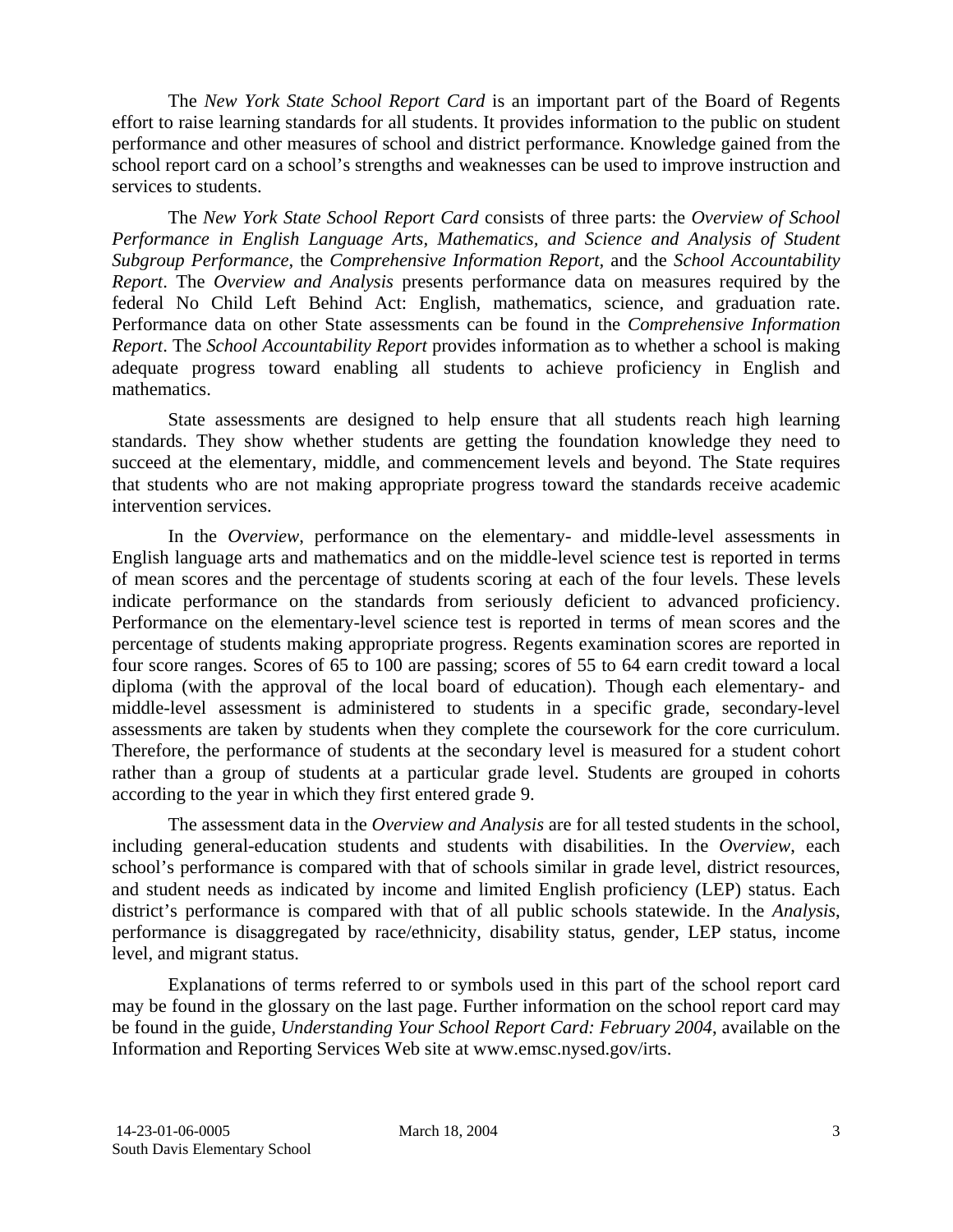# **Overview of School Performance in English Language Arts, Mathematics, and Science**

### **School Profile**

| Principal:<br>David Lovering | (716)209-6246<br>Phone: |                           |
|------------------------------|-------------------------|---------------------------|
| <b>Organization</b>          | Grade Range             | <b>Student Enrollment</b> |
| $2002 - 03$                  | K-5                     | 387                       |

| 2001–02 School District-wide Total Expenditure per Pupil | \$10,639 |
|----------------------------------------------------------|----------|
|----------------------------------------------------------|----------|

#### **2002–03 Percentage of Core Classes Taught by Highly Qualified Teachers\***

| <b>Number of Core</b><br><b>Classes</b> | <b>Percent Taught</b><br>by Highly<br>Qualified |
|-----------------------------------------|-------------------------------------------------|
|                                         | <b>Teachers</b>                                 |
| 48                                      | 98%                                             |
|                                         |                                                 |

\*For the 2002-03 school year, SED is reporting that teachers of core classes are highly qualified if they are certified to teach those classes. However, No Child Left Behind (NCLB) imposes requirements beyond certification for some teachers to be considered highly qualified. In future years, when New York State uses the NCLB criteria for reporting, certified teachers must fulfill all NCLB requirements to be counted as highly qualified.

#### **2002–03 Percentage of Teachers with No Valid Teaching Certificate\***

| Number of<br><b>Teachers</b> | <b>Percent with No</b><br><b>Valid Teaching</b><br><b>Certificate</b> |
|------------------------------|-----------------------------------------------------------------------|
| 33                           | ሰ%                                                                    |

\*This count includes teachers with temporary licenses who do not have a valid permanent, provisional, or transitional teaching certificate.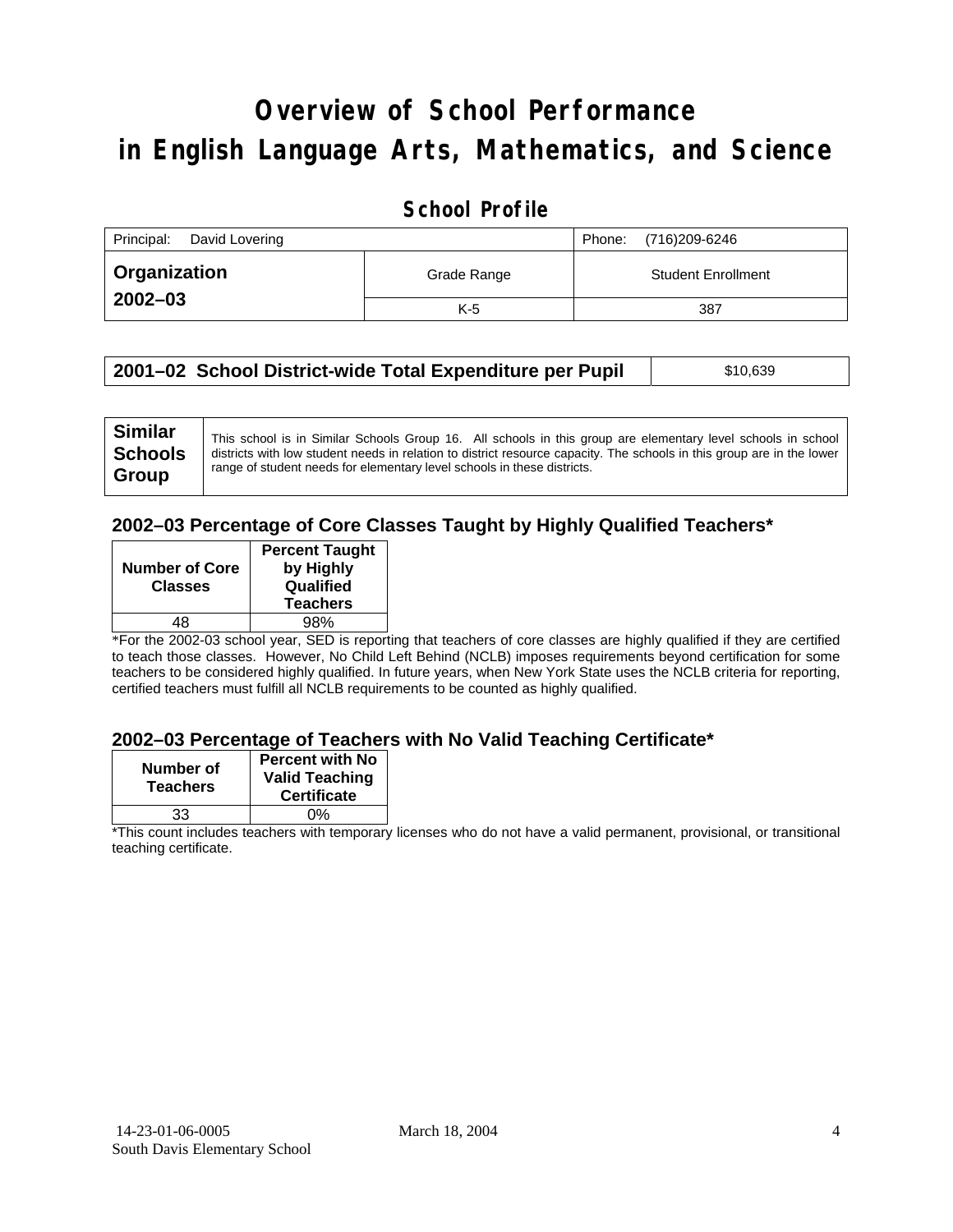English Language Arts



|                                        |                    | <b>Counts of Students Tested</b> |                    |                    |              |                   |
|----------------------------------------|--------------------|----------------------------------|--------------------|--------------------|--------------|-------------------|
| Performance at I<br><b>This School</b> | Level 1<br>455-602 | Level 2<br>603-644               | Level 3<br>645-691 | Level 4<br>692-800 | <b>Total</b> | <b>Mean Score</b> |
| <b>Jan-Feb 2001</b>                    |                    |                                  | 31                 | 34                 |              | 691               |
| Jan-Feb 2002                           |                    |                                  | 36                 | 39                 | 78           | 700               |
| Feb 2003                               |                    |                                  | 25                 | 30                 | 62           | 690               |

|         | Elementary-Level English Language Arts Levels — Listening, Reading, and Writing Standards                 |  |  |  |  |
|---------|-----------------------------------------------------------------------------------------------------------|--|--|--|--|
| Level 4 | These students exceed the standards and are moving toward high performance on the Regents examination.    |  |  |  |  |
| Level 3 | These students meet the standards and, with continued steady growth, should pass the Regents examination. |  |  |  |  |
| Level 2 | These students <b>need extra help</b> to meet the standards and pass the Regents examination.             |  |  |  |  |
| Level 1 | These students have serious academic deficiencies.                                                        |  |  |  |  |

**Performance of Limited English Proficient Students Taking the New York State English as a Second Language Achievement Test (NYSESLAT) as the Measure of English Language Arts Achievement**

| Grade 4 | <b>Number</b><br><b>Tested</b> | Level 1 | Level 2 | Level 3 | Level 4 |
|---------|--------------------------------|---------|---------|---------|---------|
| 2003    |                                |         |         |         |         |

**Performance of Students with Severe Disabilities on the New York State Alternate Assessment (NYSAA) in English** 

| <b>Elementary Level</b> | <b>Number</b><br>Tested | AA-Level 1 | AA-Level 2 | AA-Level 3 | AA-Level 4 |
|-------------------------|-------------------------|------------|------------|------------|------------|
| $2002 - 03$             |                         |            |            |            |            |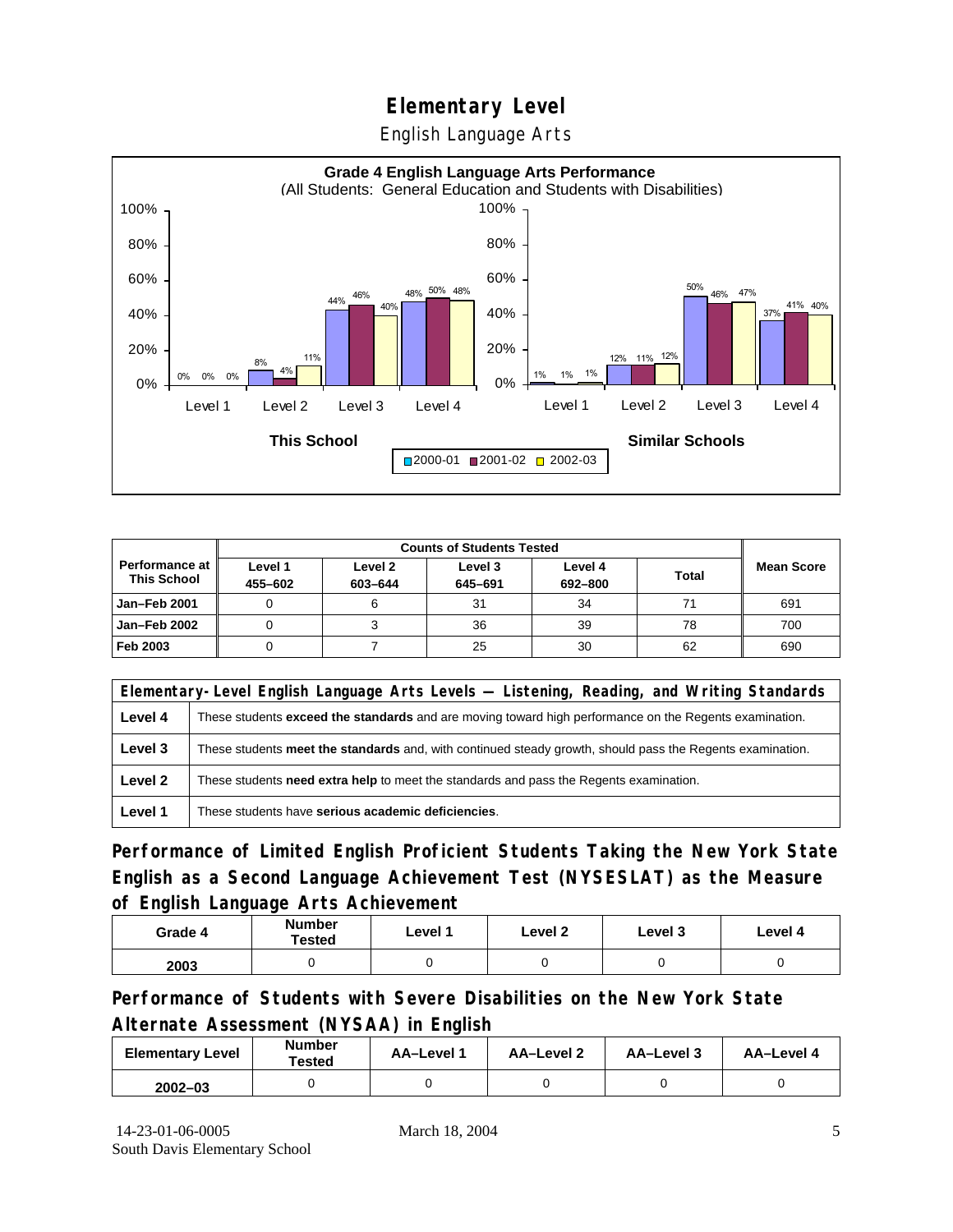#### Mathematics



|                                             |                    | <b>Counts of Students Tested</b> |                    |                    |              |                   |
|---------------------------------------------|--------------------|----------------------------------|--------------------|--------------------|--------------|-------------------|
| <b>Performance at</b><br><b>This School</b> | Level 1<br>448-601 | Level 2<br>602-636               | Level 3<br>637-677 | Level 4<br>678-810 | <b>Total</b> | <b>Mean Score</b> |
| <b>May 2001</b>                             |                    |                                  | 23                 | 47                 | 71           | 697               |
| May 2002                                    |                    |                                  | 31                 | 45                 | 78           | 685               |
| May 2003                                    |                    |                                  | 22                 | 39                 | 62           | 690               |

|         | Elementary-Level Mathematics Levels -                                                                     |  |  |  |  |
|---------|-----------------------------------------------------------------------------------------------------------|--|--|--|--|
|         | Knowledge, Reasoning, and Problem-Solving Standards                                                       |  |  |  |  |
| Level 4 | These students exceed the standards and are moving toward high performance on the Regents examination.    |  |  |  |  |
| Level 3 | These students meet the standards and, with continued steady growth, should pass the Regents examination. |  |  |  |  |
| Level 2 | These students need extra help to meet the standards and pass the Regents examination.                    |  |  |  |  |
| Level 1 | These students have serious academic deficiencies.                                                        |  |  |  |  |

### **Performance of Students with Severe Disabilities on the New York State Alternate Assessment (NYSAA) in Mathematics**

| <b>Elementary Level</b> | <b>Number</b><br>Tested | AA-Level 1 | AA-Level 2 | AA-Level 3 | AA-Level 4 |  |
|-------------------------|-------------------------|------------|------------|------------|------------|--|
| $2002 - 03$             |                         |            |            |            |            |  |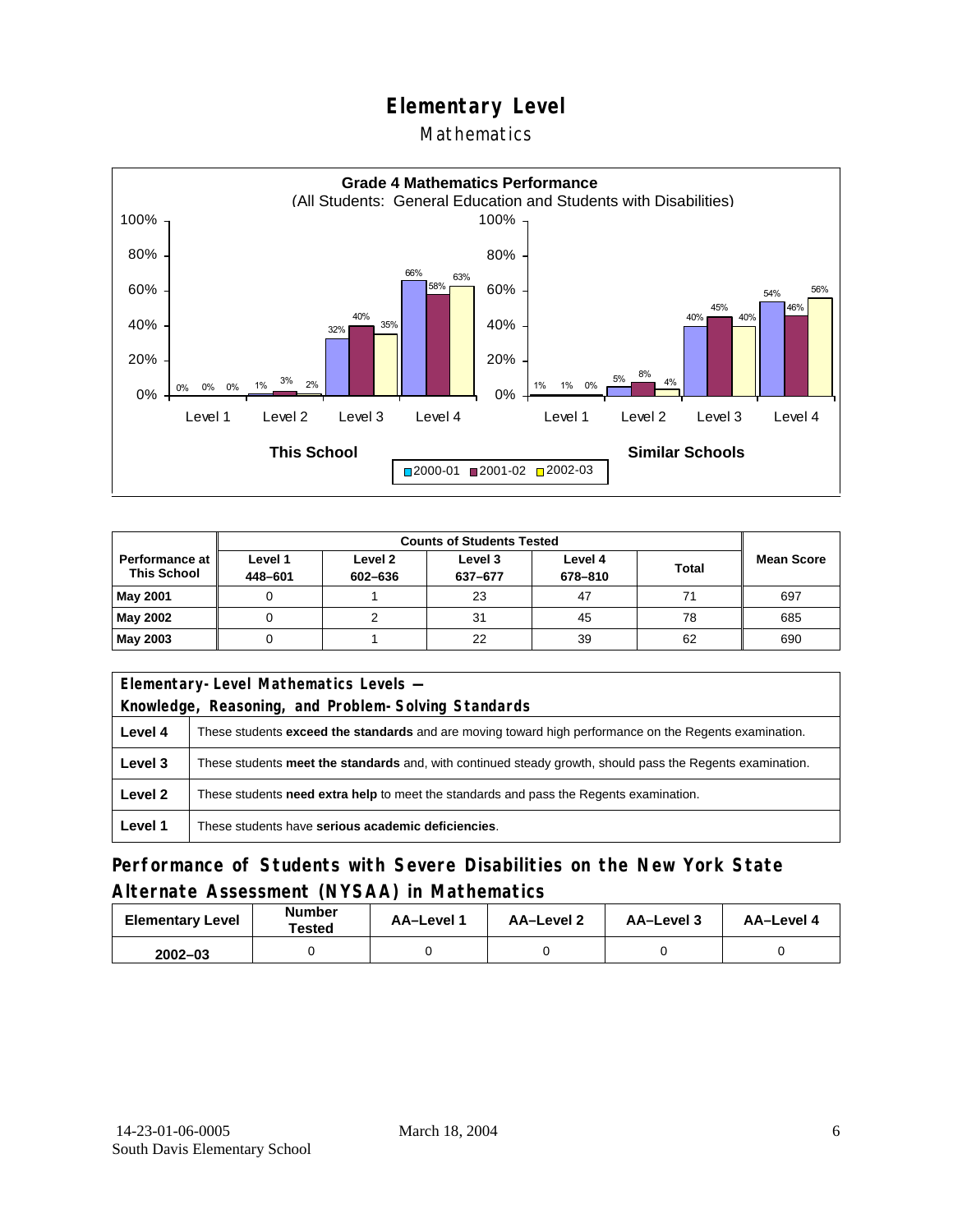Science Multiple-Choice



**All Students** 

|          |    | Number Tested   Number Above SDL   Mean Score |    |
|----------|----|-----------------------------------------------|----|
| May 2001 |    |                                               | 38 |
| May 2002 |    | 78                                            | 39 |
| May 2003 | r. | 59                                            | 38 |

| Grade 4 Science - Knowledge, Reasoning, and Problem-Solving Standards |                                                                                                                                                                                                                                          |  |  |  |  |  |
|-----------------------------------------------------------------------|------------------------------------------------------------------------------------------------------------------------------------------------------------------------------------------------------------------------------------------|--|--|--|--|--|
| <b>Multiple-Choice</b><br><b>Test Component</b>                       | This component contains 45 multiple-choice questions based upon the New York State Elementary<br>Science Syllabus and referenced to the New York State Learning Standards for Mathematics, Science<br>and Technology (Elementary Level). |  |  |  |  |  |
| <b>State Designated</b>                                               | Students who correctly answer fewer than 30 of the 45 questions of the multiple-choice test component                                                                                                                                    |  |  |  |  |  |
| Level (SDL)                                                           | must receive academic intervention services in the following term of instruction.                                                                                                                                                        |  |  |  |  |  |
| <b>School Mean</b>                                                    | For the multiple-choice test component, the mean score is the average number of correct answers for                                                                                                                                      |  |  |  |  |  |
| <b>Scores</b>                                                         | students tested. If all tested students answered all questions correctly, this score would be 45.                                                                                                                                        |  |  |  |  |  |

## **Elementary Level**

#### Science Performance Test

The elementary-level science test is composed of two sections, the multiple-choice section (described above) and the performance test. The performance test is not used to determine the need for academic intervention services or for accountability purposes because not all students are administered the same three tasks.

| <b>All Students</b>                       |    |    |  |  |  |  |  |  |
|-------------------------------------------|----|----|--|--|--|--|--|--|
| <b>Number Tested</b><br><b>Mean Score</b> |    |    |  |  |  |  |  |  |
| May 2001                                  |    | 44 |  |  |  |  |  |  |
| May 2002                                  | 76 | 41 |  |  |  |  |  |  |
| <b>May 2003</b>                           | 58 |    |  |  |  |  |  |  |

### **Performance of Students with Severe Disabilities on the New York State Alternate Assessment (NYSAA) in Science**

| <b>Elementary Level</b> | <b>Number</b><br>Tested | AA-Level 1 | <b>AA-Level 2</b> | AA-Level 3 | AA-Level 4 |  |
|-------------------------|-------------------------|------------|-------------------|------------|------------|--|
| $2002 - 03$             |                         |            |                   |            |            |  |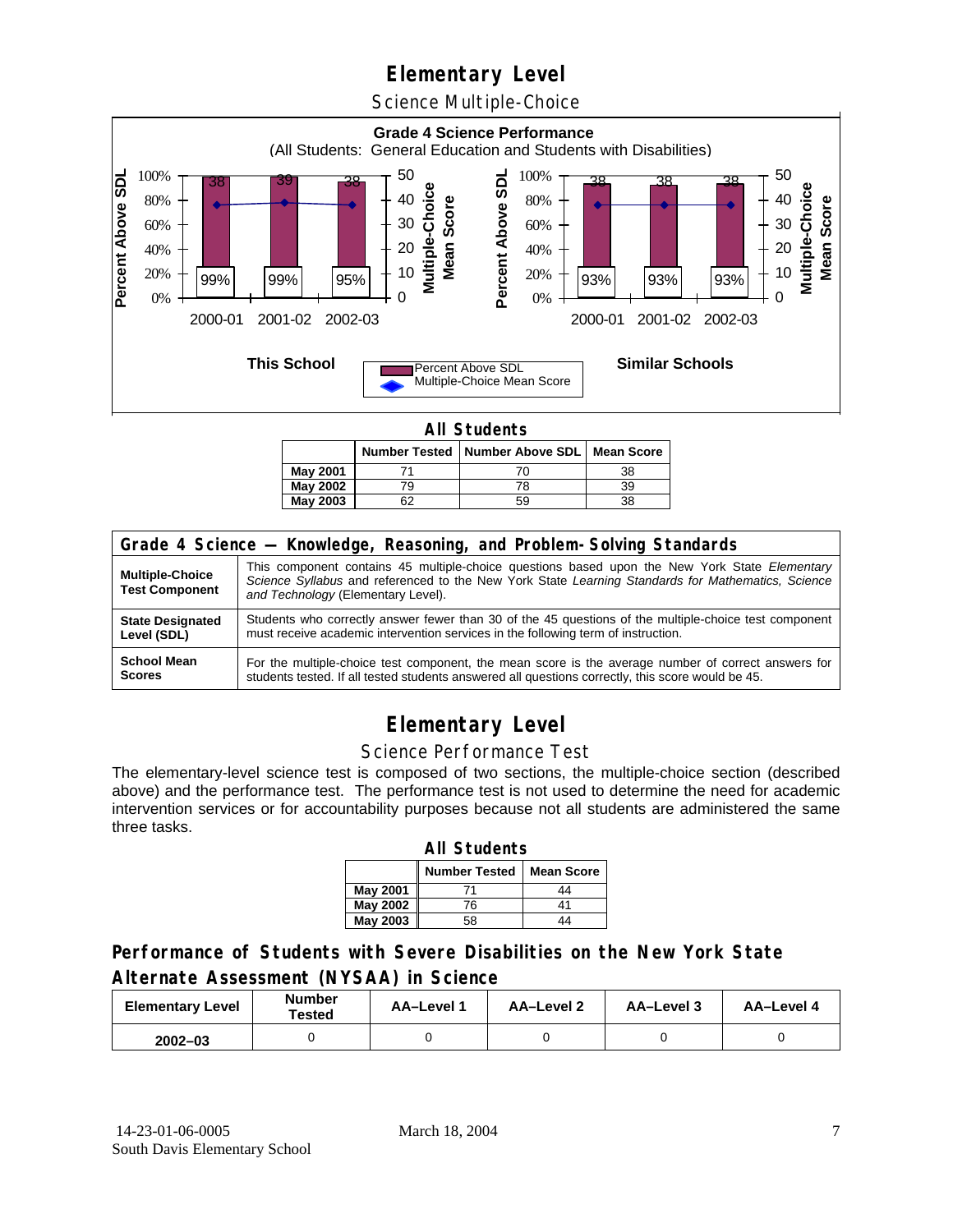# **Analysis of Student Subgroup Performance**

Historically, on State assessments the average performance of Black, Hispanic, and Native American students has been lower than that of White and Asian students. Similarly, students from lowincome families have not performed as well as those from higher income families. A high priority of the Board of Regents is to eliminate these gaps in student performance. In addition, Title I of the federal Elementary and Secondary Education Act includes explicit requirements "to ensure that students served by Title I are given the same opportunity to achieve to high standards and are held to the same high expectations as all students in each State."

This section of the school report card provides performance data for two years by racial/ethnic group, disability status, gender, English proficiency status, income level, and migrant status. The purpose of the student subgroup analyses is to determine if students who perform below the standards in any school tend to fall into particular groups, such as minority students, limited English proficient students, or economically disadvantaged students. If these analyses provide evidence that students in one of the groups achieve at a lower level than other students, the school and community should examine the reasons for this lower performance and make necessary changes in curriculum, instruction, and student support services to remedy these performance gaps. If your school did not report data for the 2002-03 school year for a subject and grade, a table showing data for subgroups in that subject and grade will not be included in the *Analysis*.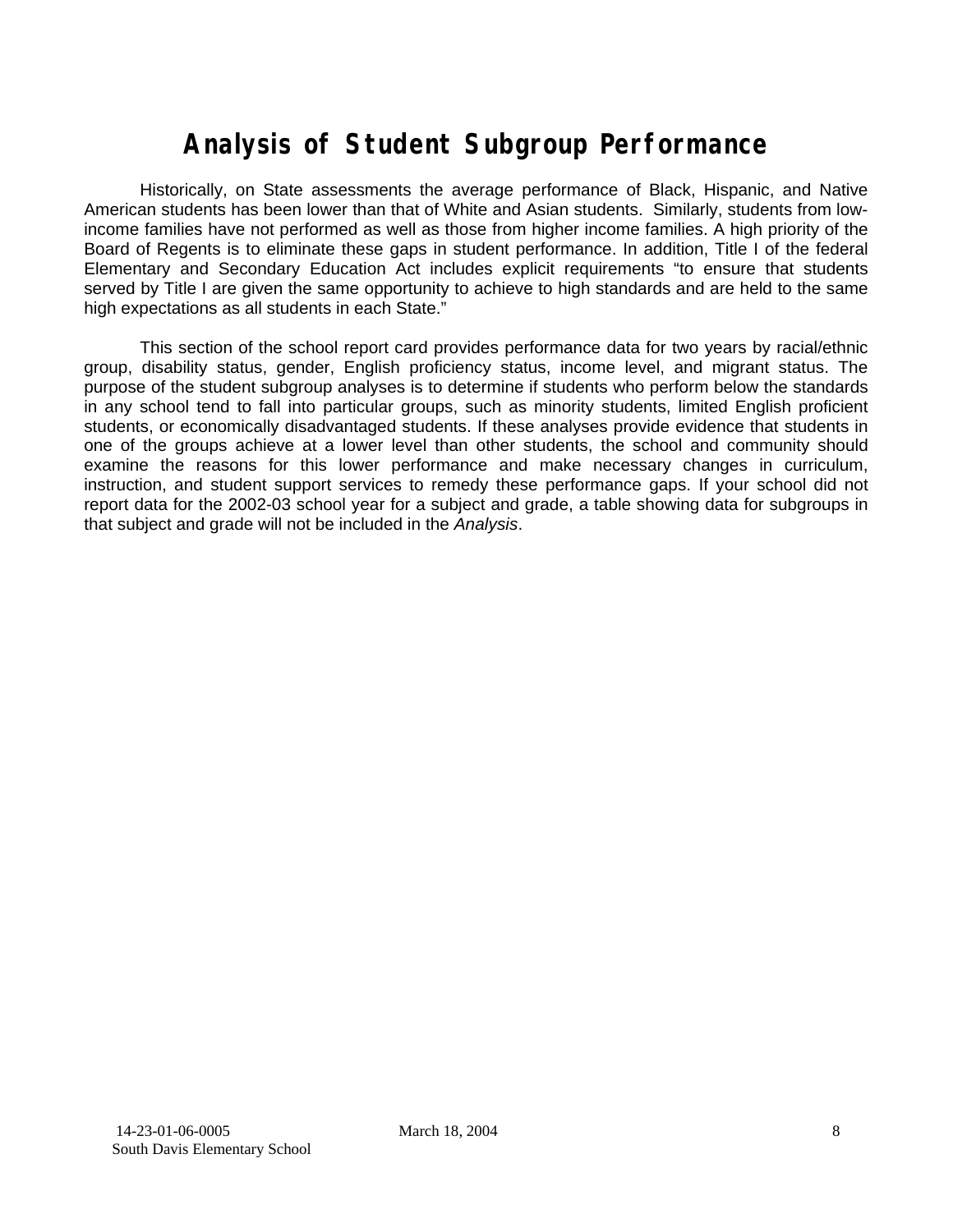### English Language Arts

|                                              | ັ<br>$2001 - 02$                                                                   |         |         |               | 2002-03                                                           |             |         |           |
|----------------------------------------------|------------------------------------------------------------------------------------|---------|---------|---------------|-------------------------------------------------------------------|-------------|---------|-----------|
| <b>Student Subgroup</b>                      | <b>Percentages of Tested</b><br><b>Students Scoring at Levels</b><br><b>Tested</b> |         |         | <b>Tested</b> | <b>Percentages of Tested</b><br><b>Students Scoring at Levels</b> |             |         |           |
|                                              |                                                                                    | $2 - 4$ | $3 - 4$ | 4             |                                                                   | $2 - 4$     | $3 - 4$ | 4         |
| <b>Results by Race/Ethnicity</b>             |                                                                                    |         |         |               |                                                                   |             |         |           |
| American Indian/Alaskan Native               | $\mathbf 0$                                                                        | 0%      | 0%      | 0%            | $\mathbf 0$                                                       | 0%          | 0%      | 0%        |
| <b>Black</b>                                 | $\mathbf{1}$                                                                       | s       | s       | s             | 1                                                                 | s           | s       | ${\tt s}$ |
| Hispanic                                     | 1                                                                                  | s       | s       | s             | 0                                                                 | 0%          | 0%      | 0%        |
| Asian or Pacific Islander                    | $\mathbf{1}$                                                                       | s       | s       | s             | $\mathbf{1}$                                                      | s           | s       | s         |
| White                                        | 75                                                                                 | s       | s       | s             | 60                                                                | $\mathbf s$ | s       | s         |
| Total                                        | 78                                                                                 | 100%    | 96%     | 50%           | 62                                                                | 100%        | 89%     | 48%       |
| Small Group Totals (s)                       | 78                                                                                 | 100%    | 96%     | 50%           | 62                                                                | 100%        | 89%     | 48%       |
| <b>Results by Disability Status</b>          |                                                                                    |         |         |               |                                                                   |             |         |           |
| General-education students                   | 66                                                                                 | 100%    | 98%     | 53%           | 54                                                                | 100%        | 93%     | 56%       |
| Students with disabilities                   | 12                                                                                 | 100%    | 83%     | 33%           | 8                                                                 | 100%        | 63%     | 0%        |
| Total                                        | 78                                                                                 | 100%    | 96%     | 50%           | 62                                                                | 100%        | 89%     | 48%       |
| <b>Results by Gender</b>                     |                                                                                    |         |         |               |                                                                   |             |         |           |
| Female                                       | 38                                                                                 | 100%    | 97%     | 68%           | 25                                                                | 100%        | 84%     | 68%       |
| Male                                         | 40                                                                                 | 100%    | 95%     | 33%           | 37                                                                | 100%        | 92%     | 35%       |
| Total                                        | 78                                                                                 | 100%    | 96%     | 50%           | 62                                                                | 100%        | 89%     | 48%       |
| <b>Results by English Proficiency Status</b> |                                                                                    |         |         |               |                                                                   |             |         |           |
| English proficient                           | 78                                                                                 | 100%    | 96%     | 50%           | 62                                                                | 100%        | 89%     | 48%       |
| Limited English proficient                   | $\pmb{0}$                                                                          | 0%      | 0%      | 0%            | 0                                                                 | 0%          | 0%      | 0%        |
| Total                                        | 78                                                                                 | 100%    | 96%     | 50%           | 62                                                                | 100%        | 89%     | 48%       |
| <b>Results by Income Level</b>               |                                                                                    |         |         |               |                                                                   |             |         |           |
| Economically disadvantaged                   | $\mathbf{1}$                                                                       | s       | s       | s             | $\mathbf{1}$                                                      | s           | s       | s         |
| Not disadvantaged                            | 77                                                                                 | s       | s       | S             | 61                                                                | s           | s       | s         |
| Total                                        | 78                                                                                 | 100%    | 96%     | 50%           | 62                                                                | 100%        | 89%     | 48%       |
| <b>Results by Migrant Status</b>             |                                                                                    |         |         |               |                                                                   |             |         |           |
| Migrant family                               | $\mathbf 0$                                                                        | 0%      | 0%      | 0%            | 0                                                                 | 0%          | 0%      | 0%        |
| Not migrant family                           | 78                                                                                 | 100%    | 96%     | 50%           | 62                                                                | 100%        | 89%     | 48%       |
| Total                                        | 78                                                                                 | 100%    | 96%     | 50%           | 62                                                                | 100%        | 89%     | 48%       |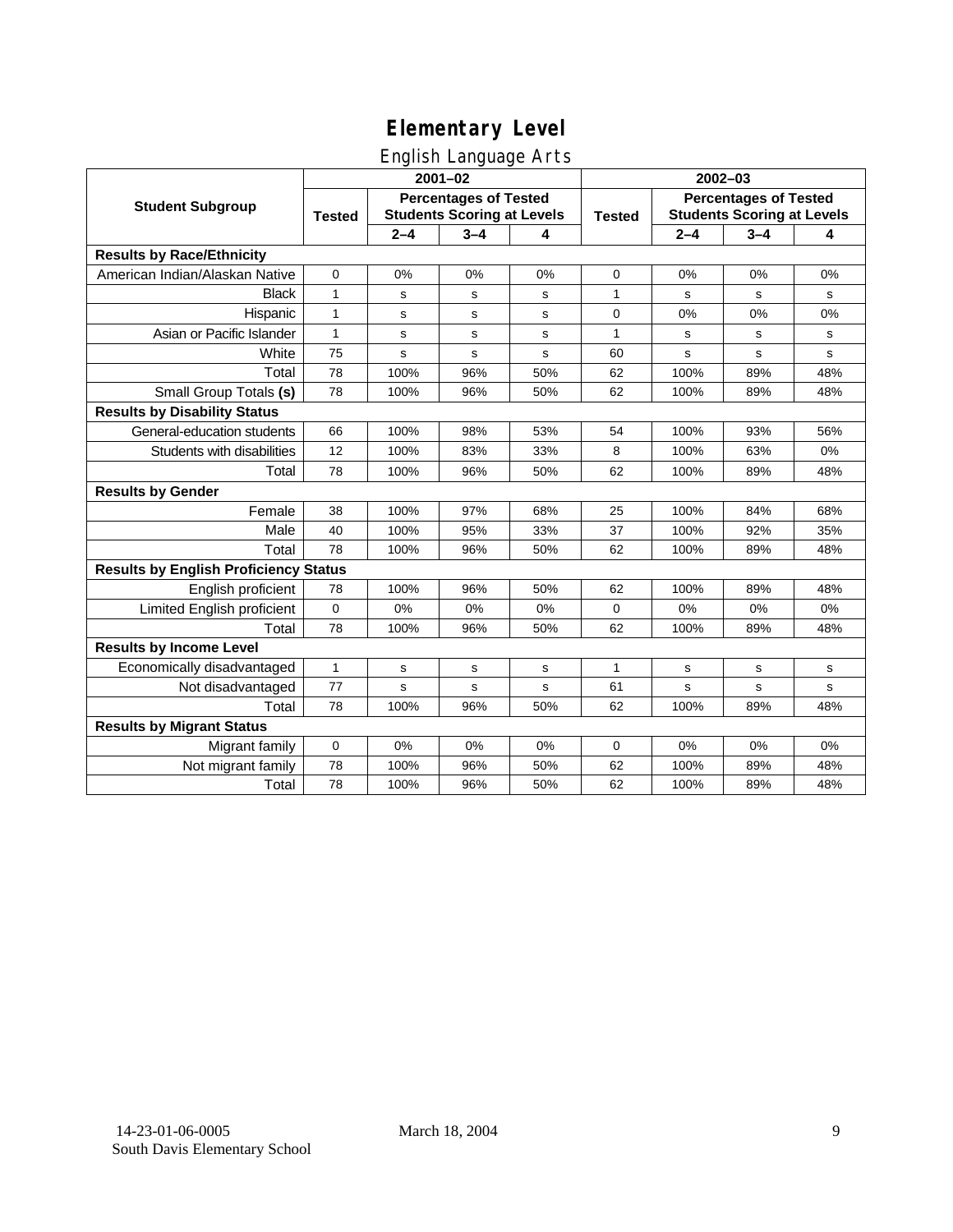### Mathematics

|                                              | $2001 - 02$                                                                        |         |             |               | $2002 - 03$                                                       |         |         |     |
|----------------------------------------------|------------------------------------------------------------------------------------|---------|-------------|---------------|-------------------------------------------------------------------|---------|---------|-----|
| <b>Student Subgroup</b>                      | <b>Percentages of Tested</b><br><b>Students Scoring at Levels</b><br><b>Tested</b> |         |             | <b>Tested</b> | <b>Percentages of Tested</b><br><b>Students Scoring at Levels</b> |         |         |     |
|                                              |                                                                                    | $2 - 4$ | $3 - 4$     | 4             |                                                                   | $2 - 4$ | $3 - 4$ | 4   |
| <b>Results by Race/Ethnicity</b>             |                                                                                    |         |             |               |                                                                   |         |         |     |
| American Indian/Alaskan Native               | $\mathbf{0}$                                                                       | 0%      | 0%          | 0%            | $\Omega$                                                          | 0%      | 0%      | 0%  |
| <b>Black</b>                                 | 1                                                                                  | s       | s           | s             | 1                                                                 | S       | s       | s   |
| Hispanic                                     | 1                                                                                  | s       | s           | s             | $\mathbf 0$                                                       | 0%      | 0%      | 0%  |
| Asian or Pacific Islander                    | 1                                                                                  | s       | $\mathbf s$ | s             | 1                                                                 | s       | s       | s   |
| White                                        | 75                                                                                 | s       | s           | s             | 60                                                                | s       | s       | s   |
| Total                                        | 78                                                                                 | 100%    | 97%         | 58%           | 62                                                                | 100%    | 98%     | 63% |
| Small Group Totals (s)                       | 78                                                                                 | 100%    | 97%         | 58%           | 62                                                                | 100%    | 98%     | 63% |
| <b>Results by Disability Status</b>          |                                                                                    |         |             |               |                                                                   |         |         |     |
| General-education students                   | 67                                                                                 | 100%    | 97%         | 61%           | 54                                                                | 100%    | 98%     | 72% |
| Students with disabilities                   | 11                                                                                 | 100%    | 100%        | 36%           | 8                                                                 | 100%    | 100%    | 0%  |
| Total                                        | 78                                                                                 | 100%    | 97%         | 58%           | 62                                                                | 100%    | 98%     | 63% |
| <b>Results by Gender</b>                     |                                                                                    |         |             |               |                                                                   |         |         |     |
| Female                                       | 39                                                                                 | 100%    | 97%         | 62%           | 25                                                                | 100%    | 96%     | 68% |
| Male                                         | 39                                                                                 | 100%    | 97%         | 54%           | 37                                                                | 100%    | 100%    | 59% |
| Total                                        | 78                                                                                 | 100%    | 97%         | 58%           | 62                                                                | 100%    | 98%     | 63% |
| <b>Results by English Proficiency Status</b> |                                                                                    |         |             |               |                                                                   |         |         |     |
| English proficient                           | 78                                                                                 | 100%    | 97%         | 58%           | 62                                                                | 100%    | 98%     | 63% |
| Limited English proficient                   | 0                                                                                  | 0%      | 0%          | 0%            | $\Omega$                                                          | 0%      | 0%      | 0%  |
| Total                                        | 78                                                                                 | 100%    | 97%         | 58%           | 62                                                                | 100%    | 98%     | 63% |
| <b>Results by Income Level</b>               |                                                                                    |         |             |               |                                                                   |         |         |     |
| Economically disadvantaged                   | $\mathbf{1}$                                                                       | s       | s           | s             | $\mathbf{1}$                                                      | s       | s       | s   |
| Not disadvantaged                            | 77                                                                                 | s       | s           | s             | 61                                                                | s       | s       | s   |
| Total                                        | 78                                                                                 | 100%    | 97%         | 58%           | 62                                                                | 100%    | 98%     | 63% |
| <b>Results by Migrant Status</b>             |                                                                                    |         |             |               |                                                                   |         |         |     |
| Migrant family                               | 0                                                                                  | 0%      | 0%          | 0%            | 0                                                                 | 0%      | 0%      | 0%  |
| Not migrant family                           | 78                                                                                 | 100%    | 97%         | 58%           | 62                                                                | 100%    | 98%     | 63% |
| Total                                        | 78                                                                                 | 100%    | 97%         | 58%           | 62                                                                | 100%    | 98%     | 63% |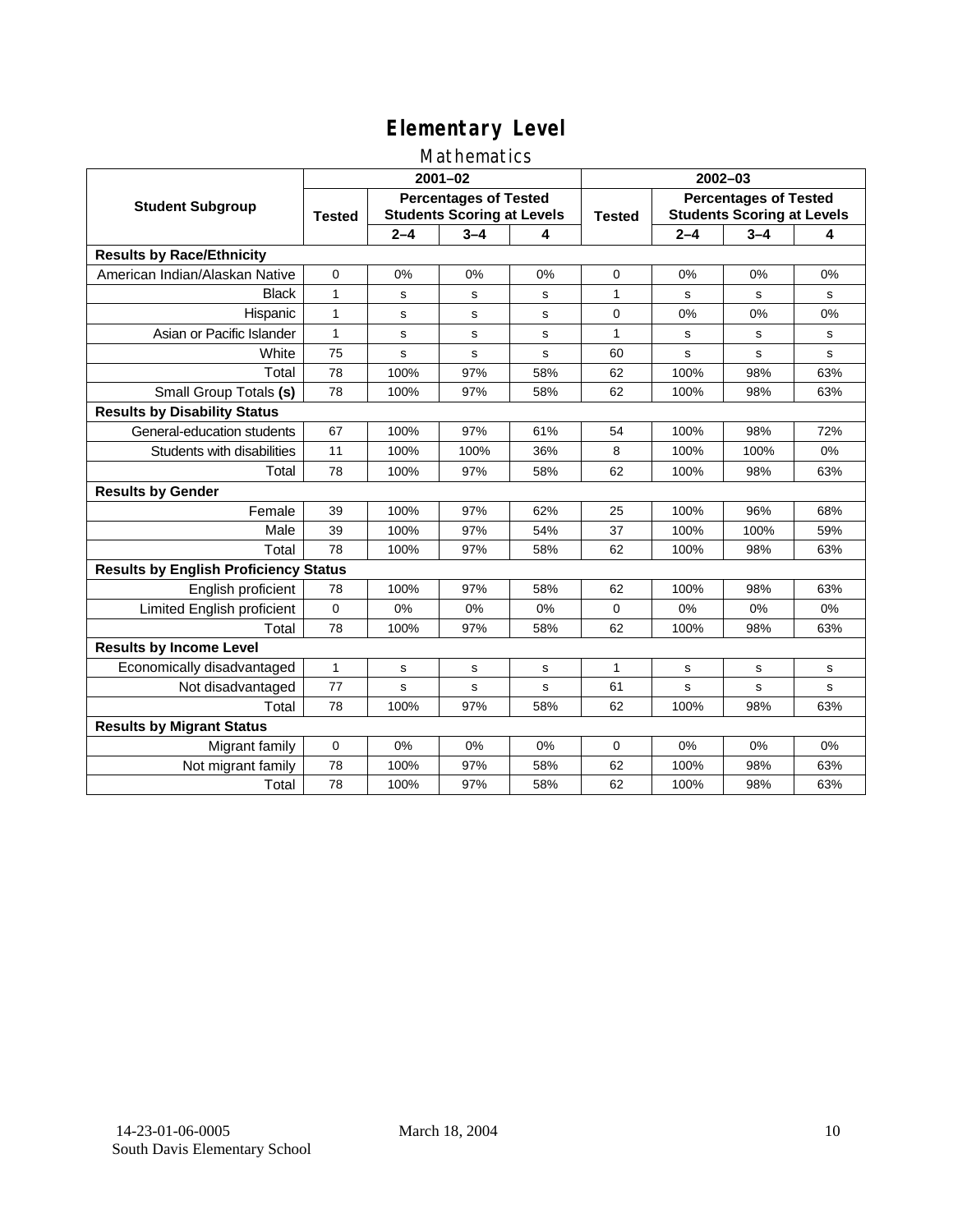### Science Multiple-Choice

|                                              | $2001 - 02$   |                                                                                              | 2002-03       |                                                                                              |  |  |  |
|----------------------------------------------|---------------|----------------------------------------------------------------------------------------------|---------------|----------------------------------------------------------------------------------------------|--|--|--|
| <b>Student Subgroup</b>                      | <b>Tested</b> | <b>Percentages of</b><br><b>Tested</b><br><b>Students</b><br><b>Scoring above</b><br>the SDL | <b>Tested</b> | <b>Percentages of</b><br><b>Tested</b><br><b>Students</b><br><b>Scoring above</b><br>the SDL |  |  |  |
| <b>Results by Race/Ethnicity</b>             |               |                                                                                              |               |                                                                                              |  |  |  |
| American Indian/Alaskan Native               | 0             | 0%                                                                                           | 0             | 0%                                                                                           |  |  |  |
| <b>Black</b>                                 | $\mathbf{1}$  | s                                                                                            | 1             | s                                                                                            |  |  |  |
| Hispanic                                     | 1             | s                                                                                            | $\mathbf 0$   | 0%                                                                                           |  |  |  |
| Asian or Pacific Islander                    | $\mathbf{1}$  | s                                                                                            | $\mathbf{1}$  | s                                                                                            |  |  |  |
| White                                        | 76            | s                                                                                            | 60            | s                                                                                            |  |  |  |
| Total                                        | 79            | 99%                                                                                          | 62            | 95%                                                                                          |  |  |  |
| Small Group Totals (s)                       | 79            | 99%                                                                                          | 62            | 95%                                                                                          |  |  |  |
| <b>Results by Disability Status</b>          |               |                                                                                              |               |                                                                                              |  |  |  |
| General-education students                   | 67            | 100%                                                                                         | 54            | 96%                                                                                          |  |  |  |
| Students with disabilities                   | 12            | 92%                                                                                          | 8             | 88%                                                                                          |  |  |  |
| Total                                        | 79            | 99%                                                                                          | 62            | 95%                                                                                          |  |  |  |
| <b>Results by Gender</b>                     |               |                                                                                              |               |                                                                                              |  |  |  |
| Female                                       | 39            | 100%                                                                                         | 25            | 96%                                                                                          |  |  |  |
| Male                                         | 40            | 98%                                                                                          | 37            | 95%                                                                                          |  |  |  |
| Total                                        | 79            | 99%                                                                                          | 62            | 95%                                                                                          |  |  |  |
| <b>Results by English Proficiency Status</b> |               |                                                                                              |               |                                                                                              |  |  |  |
| English proficient                           | 79            | 99%                                                                                          | 62            | 95%                                                                                          |  |  |  |
| Limited English proficient                   | $\mathbf 0$   | 0%                                                                                           | $\Omega$      | 0%                                                                                           |  |  |  |
| Total                                        | 79            | 99%                                                                                          | 62            | 95%                                                                                          |  |  |  |
| <b>Results by Income Level</b>               |               |                                                                                              |               |                                                                                              |  |  |  |
| Economically disadvantaged                   | $\mathbf{1}$  | s                                                                                            | $\mathbf{1}$  | s                                                                                            |  |  |  |
| Not disadvantaged                            | 78            | s                                                                                            | 61            | s                                                                                            |  |  |  |
| Total                                        | 79            | 99%                                                                                          | 62            | 95%                                                                                          |  |  |  |
| <b>Results by Migrant Status</b>             |               |                                                                                              |               |                                                                                              |  |  |  |
| Migrant family                               | 0             | 0%                                                                                           | 0             | 0%                                                                                           |  |  |  |
| Not migrant family                           | 79            | 99%                                                                                          | 62            | 95%                                                                                          |  |  |  |
| Total                                        | 79            | 99%                                                                                          | 62            | 95%                                                                                          |  |  |  |